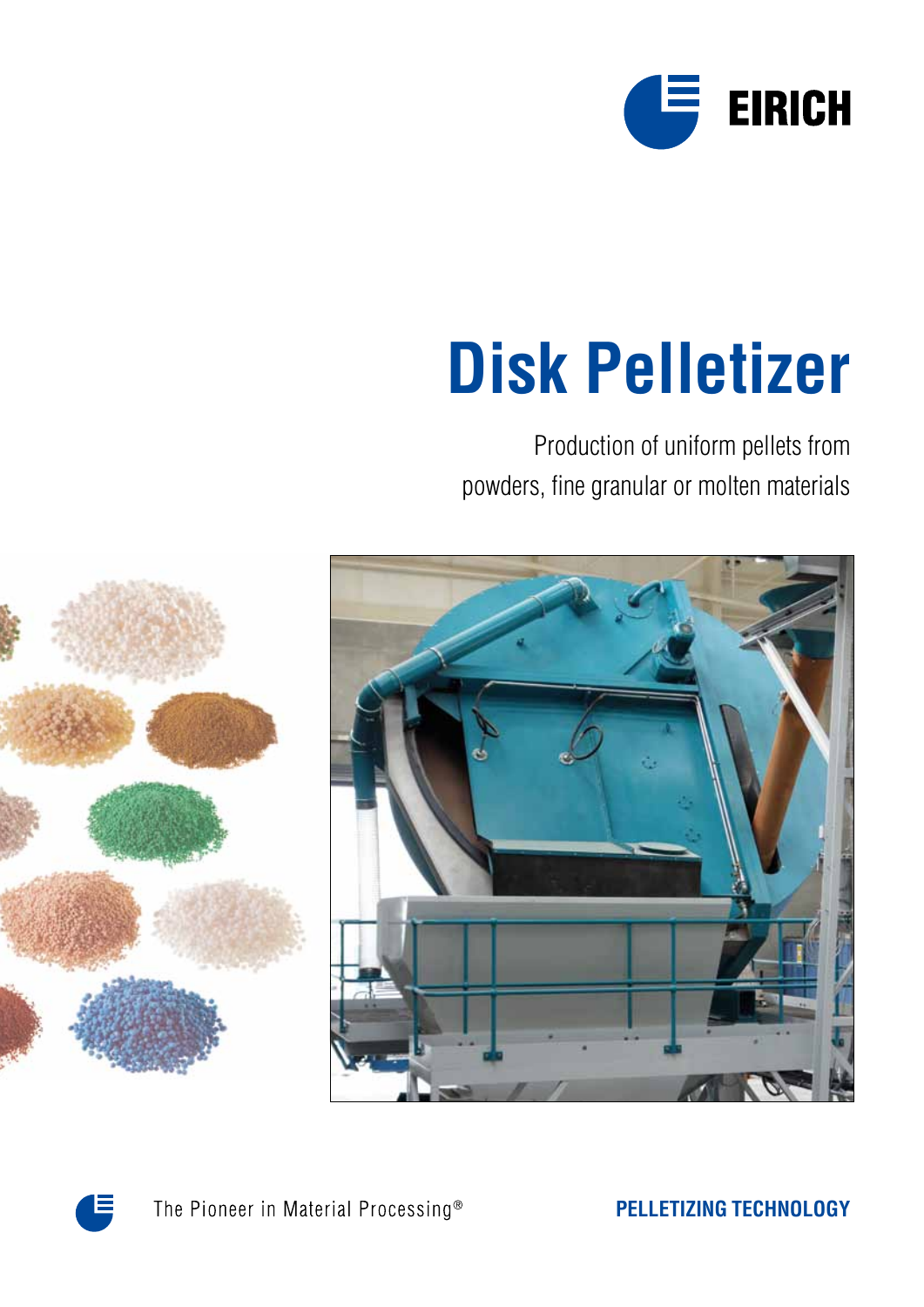## **EIRICH Disk Pelletizer**

EIRICH disk pelletizers are used for the production of uniform pellets from powders, fine granular or molten materials.

They can provide specific product characteristics e.g. narrow pellet size range, high or low bulk density, etc.

The variety of adjustment and design features permits processing of materials with difficult pelletizing properties.

#### **Function**

*Examples of pellets*

- $\blacksquare$  The rotating pan is mounted on a tilting frame. Material is constantly fed from above through an infeed pipe
- $\blacksquare$  Pelletizing liquid is sprayed through adjustable nozzles mounted on the pan cover
- $\blacksquare$  Pellets are formed by the rolling motion of material in the pan and the liquid sprays
- $\blacksquare$  Pellet size is determined by pan inclination, amount of liquid and other parameters
- $\blacksquare$  The rolling motion causes the larger pellets to rise to the surface where they are continuously discharged over the pan rim into a discharge chute

#### **Features**

- $\blacksquare$  Pan inclination can be fixed over a wide range to achieve the optimum result
- $\blacksquare$  Pan discharge position allows complete pan discharge
- $\blacksquare$  Pan floor constantly cleaned by rotating scrapers
- Manually or motor-driven pan tilting mechanism
- Pan with dust hood and extraction connections

#### **Advantages**

- $\blacksquare$  Wall and rim scrapers with tungsten carbide platelets for a long service life
- **n** Permanently greased pan bearings
- Easy maintenance

#### **Options**

- **n** Pan available with different wall height
- $\blacksquare$  Available with infinitely variable pan speed
- $\Box$  Special materials of construction available



*Material flow in the disk pelletizer*

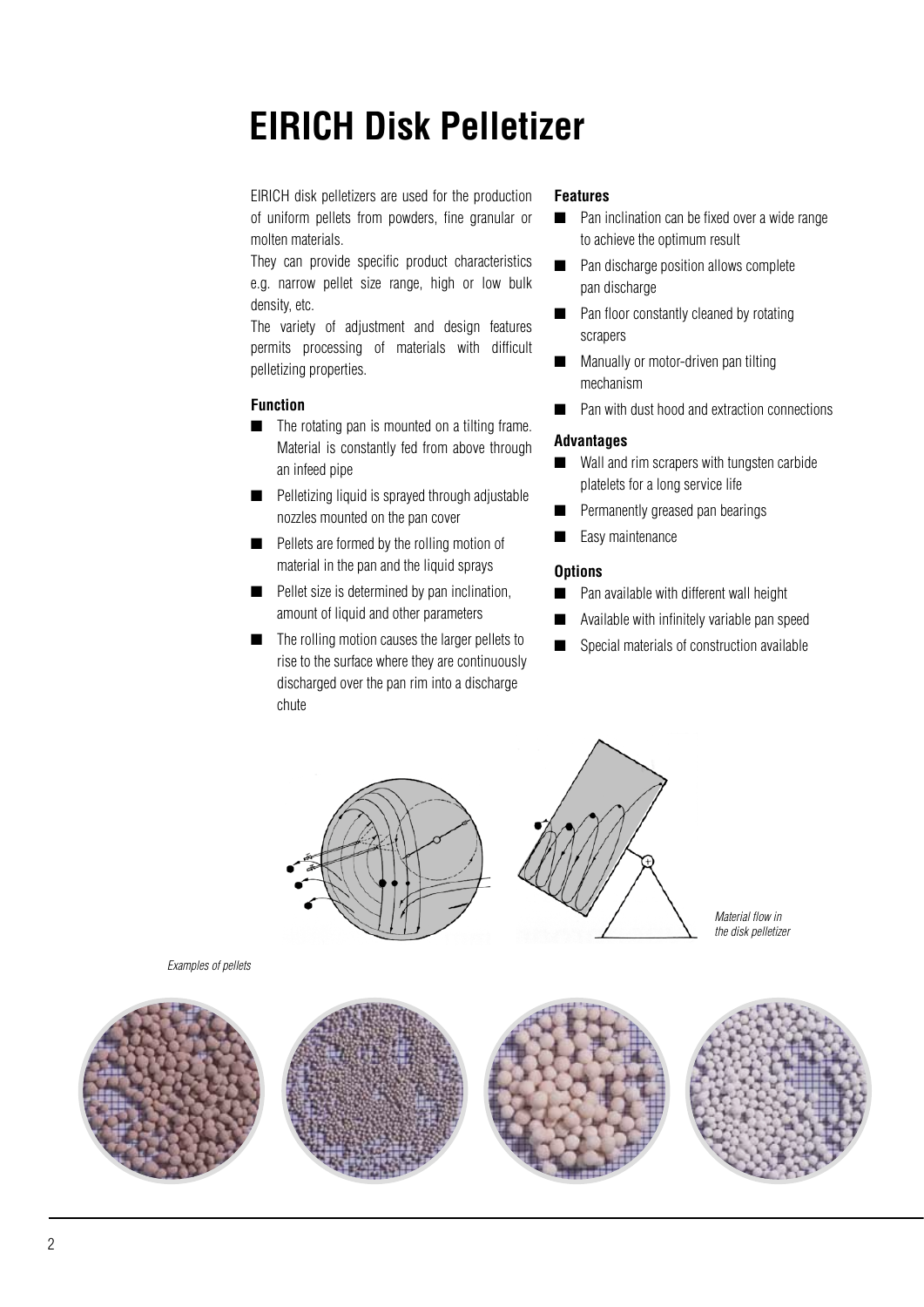

*Disk pelletizers Type TR45*